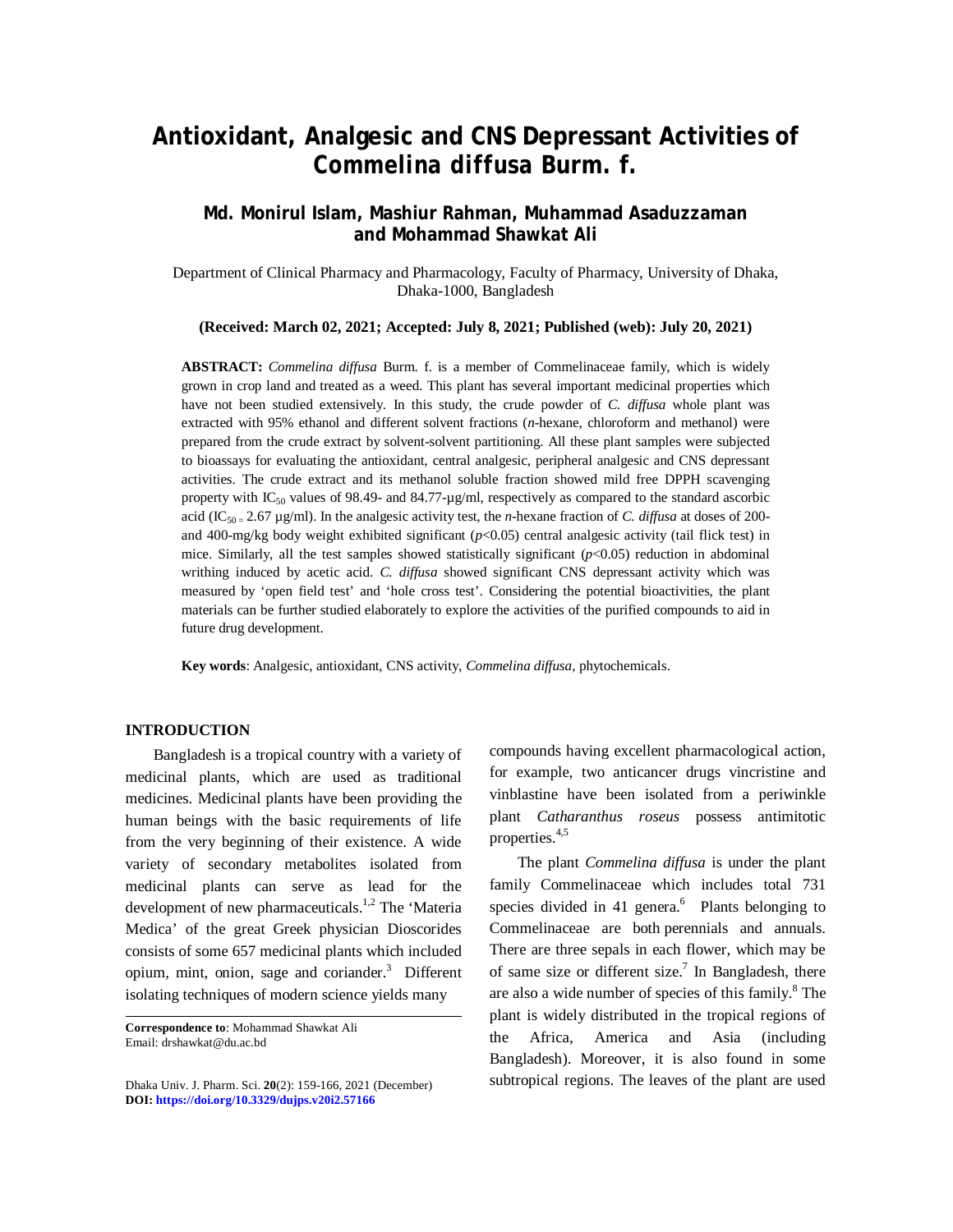as diuretic and febrifuge. It is also used as a remedy for irregular menstruation. The crushed plant is also used in the treatment of frequent urination, diarrhea, vomiting, laryngo-pharyngitis, tonsillitis and common colds. The fresh juice is also used for the treatment of poisonous snake bites.<sup>9</sup> In Chinese traditional medicine, the plant is used for the reduction of swelling, in the treatment of infection occurred urinary and respiratory tract, and other diseases like diarrhea, enteritis and hemorrhoids. The plant leaf is employed for the treatment of boil, abscesses, and wounds and joint pains. Moreover, the plant is also used in dermatitis, burns, as well as in snake bite and insect bite. Additionally, the plant is used in the treatment of tuberculosis, venereal disease, otitis media, malaria, leprosy, dysentery and various heart problems.<sup>10</sup>

The different parts of the plant are used as a remedy for irregular menstruation, frequent urination, diarrhea, vomiting, laryngo-pharyngitis, tonsillitis, headache, fever and common colds.<sup>11,12</sup> A significant antioxidant activity was found from the crude extract of *Commelina diffusa* compared to the standard substance ascorbic acid. The plant also showed positive hepato-protective and nephro-protective activities in leaf extract treated rats. 13,14 Sultana *et al.*  also reported CNS depressant activity of methanolic extract of *C. diffusa.* <sup>15</sup> The antimicrobial activity of the plant was also established with a strong positive result.<sup>16</sup> The present research work has been undertaken with a keen interest to investigate the antioxidant, antimicrobial, analgesic and CNS depressant activities of the plant *Commelina diffusa* Burm. f.

# **MATERIALS AND METHODS**

**Collection and Identification of the plant***. Commelina diffusa* was collected from Sitakunda, Chattogram during the month of March, 2019. The plant was identified by the taxonomist of Bangladesh National Herbarium and a voucher specimen of this plant was deposited (Accession no. DACB 55436).

**Extraction and preparation of plant materials**. Following identification, the plant was washed with water to remove mud and other dust particles. It was first dried at room temperature and then in an oven at around 40  $^{\circ}$ C. The dried plants were ground to powder by a grinder. The powder (2.1 kg) was kept in an air tight bag and this was used throughout the investigations.

**Extraction and solvent-solvent partitioning of the crude extract.** The crude extract of the plant was obtained by cold extraction process. For this, about 800 g of the powdered material was taken in a clean, round bottom flask and soaked in 2.5 liter of 95% ethanol (5% water) solution. The flask was tightly closed by foil papers and kept for a period of 15 days with occasional shaking and stirring. After that the whole mixture was filtered using cotton plugs and the filtrate was concentrated with a rotary evaporator. The above process was repeated three times with fresh solvent to increase the amount of extract. Finally, all the filtrates were mixed together to get the crude ethanol extract. The crude ethanol extract was partitioned using different solvents (*n*-hexane, chloroform and methanol) and respective extracts were obtained.

**Phytochemical screening**. The crude extract and its different solvent fractions were analyzed for qualitative evaluation of phytochemicals using standard procedure.<sup>17</sup>

**Antioxidant activity.** The *in vitro* free radical scavenging activity of *C. diffusa* Burm. f. (whole plant) was evaluated by using 2,2-diphenyl-1 picrylhydrazyl (DPPH) by the method described by Brand-Williams *et al*.<sup>18</sup> A methanol solution (2.0 ml) of the plant samples at different concentration were added to 3.0 ml of a DPPH methanol solution (20 µg/ml). The antioxidant activity was assayed from the bleaching of purple colored methanol solution of DPPH radical by the plant extract as compared to that of standard ascorbic acid by UV spectrophotometer.

**Central analgesic activity.** Evaluation of central analgesic activity of the plant *Commelina diffusa* was performed by tail flick method. The changes in sensitivity of test animals as an effect of analgesic activity of test samples were measured following the method described by Aydin *et al*. <sup>19</sup>A constant heat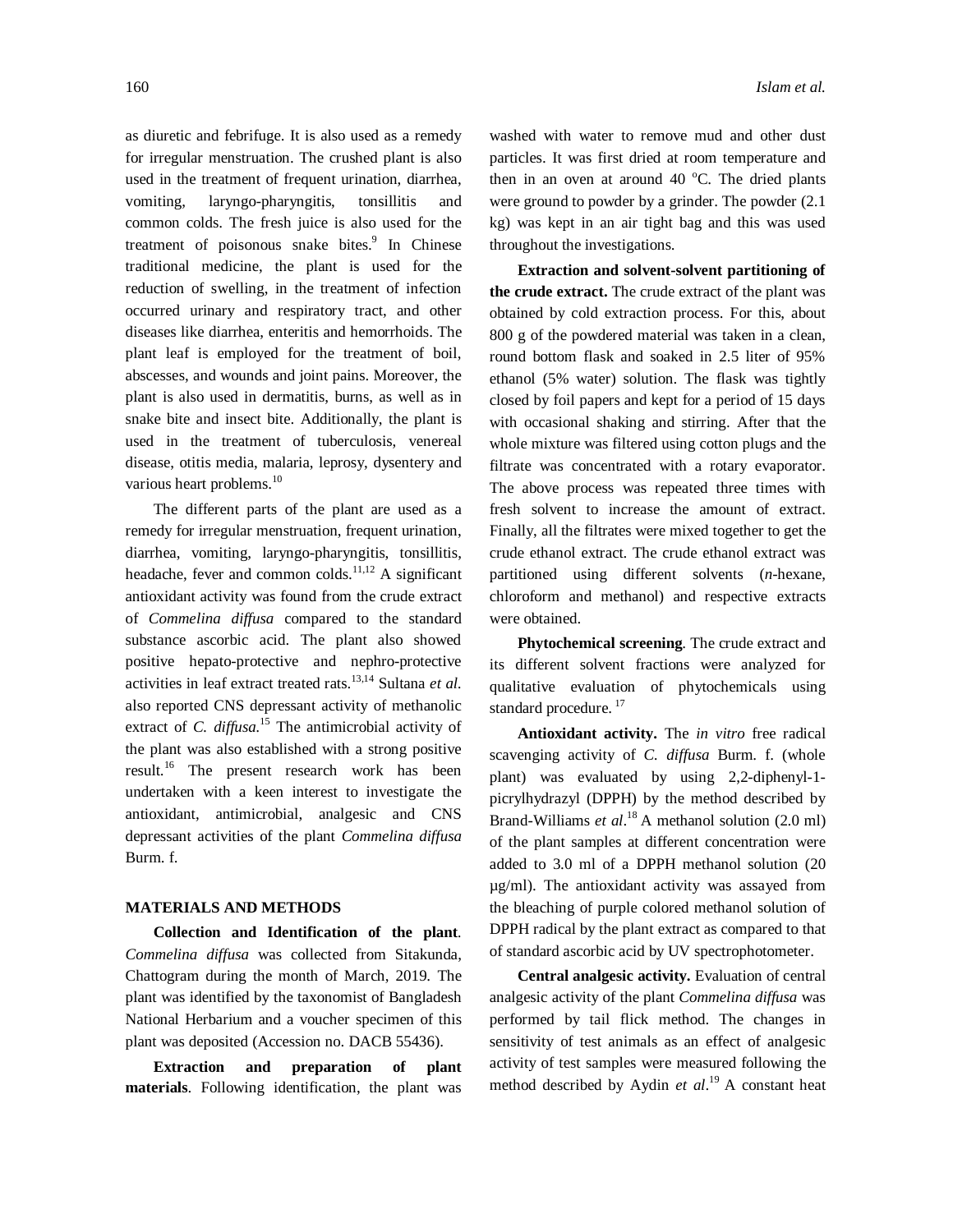stress was applied to the mouse tail which produced a pain sensation in the tail of mouse that caused the mouse to withdraw its tail from the hot object. In such tests, compounds having analgesic effect are expected to elongate the withdrawal time from the hot water. After administering the samples to the respective groups, about 3 cm of the tail of mice were immersed in hot water (maintained at 55ºC). The time required for withdrawing tail from the water was observed at 0, 30, 60, 90 and 120 min.

**Peripheral analgesic activity.** Acetic acid induced writhing method was used to evaluate the peripheral analgesic activity of the plant where acetic acid (1%) was administered intraperitoneally in the test animal to produce pain sensation. <sup>20</sup> In such tests, the number of writhing is counted and considered as indication of presence of pain sensation. Diclofenac sodium was used as the positive control. All mice of each group were observed individually to count the number of writhing they produced in 10 minutes. The % inhibition of writhing was calculated as following equation:

% Inhibition =  $\frac{\text{Average writing of control} - \text{Average writing of sample}}{\text{Average writing of control}} \times 100\%$ 

**Central nervous system (CNS) activity.** The central nervous system (CNS) activity of a test compound can be evaluated by a number of experimental models including open field test, hole cross test, thiopental sodium-induced sleeping test, forced swimming test, tail suspension test etc. In this present study, the open field  $21$  and hole cross test  $22$ were performed to evaluate potential CNS depressant activity of the extract *C. diffusa* plant*.* Here, diazepam at 1 mg/kg body weight was used as the standard.

**Open field test***.* A specially designed open field was used for evaluating the locomotor activity of the test animals. The field was a combination of several alternate black and white squares separated by black borders. The field was surrounded by a wall of 40 cm height. The animals were divided into control (distilled water, 10 ml/kg, p.o.) standard (diazepam, 1 mg/kg, i.p.) and eight test groups (ME 200, ME 400, NHF 200, NHF 400, MF 200, MF 400, CF 200 and CF 400) containing five mice each. Following the intraperitoneal administration of the test samples, mice were kept in the field. About 30 min after each treatment, the experimental mice of the control as well as the treated groups were placed individually in the center of the open field and the number of the fields crossed were measured.

**Hole cross test.** A specially designed case  $(30 \times$  $20 \times 14$  cm) with a wooden partition in the middle of the case, was used for this test. There was a hole in the partition at 7.5 cm height having a diameter of 3 cm. After administering each treatment (two doses of four fractions and standard), the animals were kept in one chamber of the cage. The mice were passed through the hole from one chamber to another and the number of passages was counted for 3 min at 0, 30-, 60-, 90-, and 120-min intervals.

**Test animals.** Swiss-albino mice of both sexes, aged 4-5 weeks weighing 25-30 g were procured from the International Center for Diarrheal Diseases and Research, Bangladesh (icddr,b), Dhaka, Bangladesh. The mice were kept for 7 days under standard housing conditions  $(25\pm1~\degree C$  temperature and 12:12 h day/night cycle) in animal house of Institute of Nutrition and Food Science, University of Dhaka. The icddr,b formulated rodent pellet food were fed to the animals. They also had free access to the tap water. The mice were kept on a polyvinyl cage with a layer of soft husk.

**Statistical analysis.** Where applicable, the data were expressed as mean ± SEM. The level of significance was verified by using Student's t-test and one-way ANOVA followed by Dunnett's multiple test, as required and  $p < 0.05$  was considered as statistically significant.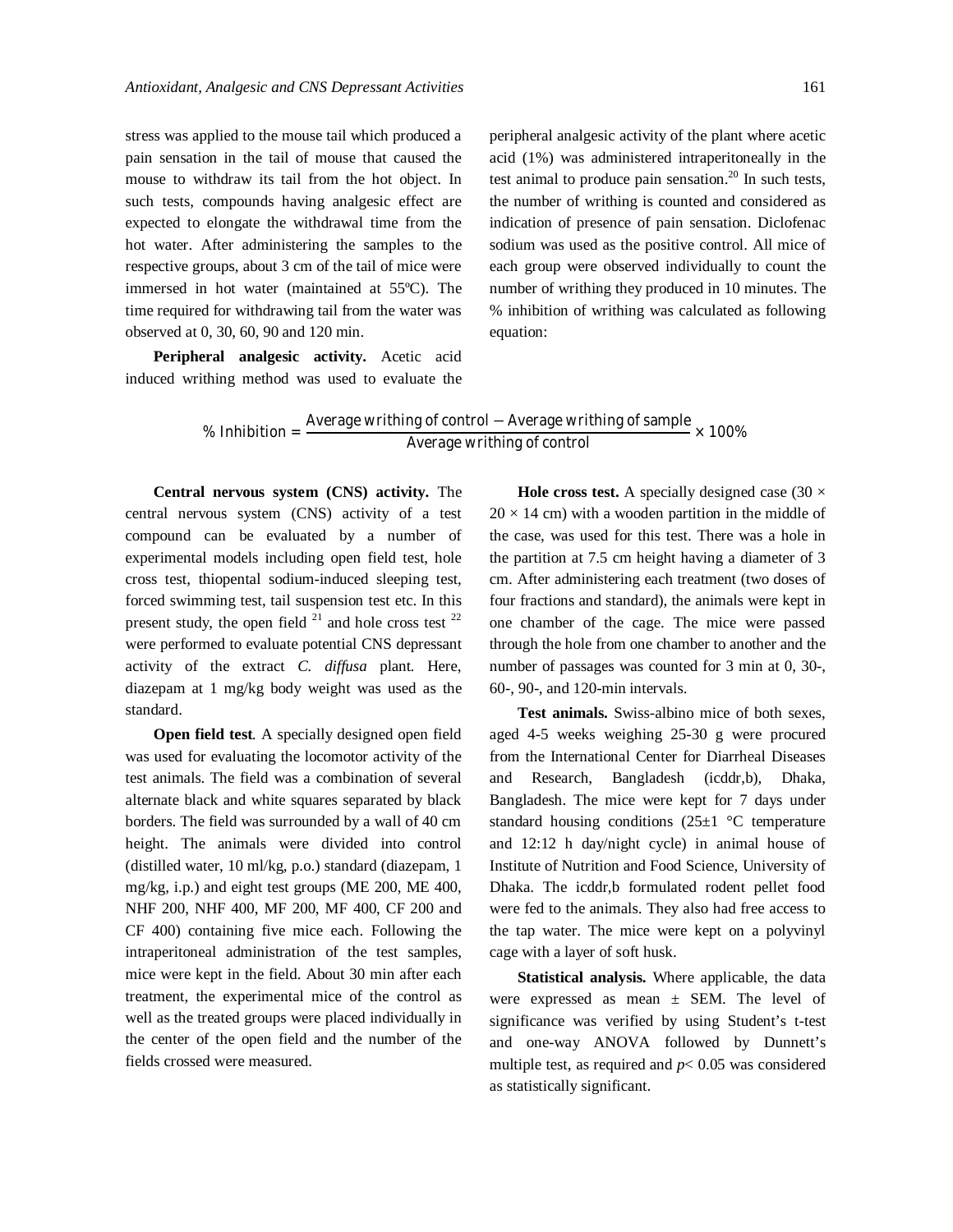#### **RESULTS AND DISCUSSION**

**Phytochemicals present in the plant.** Various phytochemical screening processes indicated the presence of several compounds in the plant. These compounds are summarized in the table 1. Notably, flavonoids, phlobatannin and steroid were detected in all the fractions. Except the *n*-hexane fraction, glycosides were present in the three other factions. The presence of all these phytochemicals prompted us to investigate the biological activities for such type of compounds in the following sections.

| Phytoconstituents | Solvent fractions |            |          |         |  |  |  |
|-------------------|-------------------|------------|----------|---------|--|--|--|
|                   | $n$ -Hexane       | Chloroform | Methanol | Aqueous |  |  |  |
| Alkaloid          |                   |            | $+$      |         |  |  |  |
| Anthraquinones    | ۰                 |            |          |         |  |  |  |
| Flavonoid         | $+$               | $+$        | $+$      | $+$     |  |  |  |
| Glycoside         |                   | $+$        | $+$      | $^{+}$  |  |  |  |
| Phlobatannin      | $+$               | $\ddot{}$  | $+$      |         |  |  |  |
| Saponin           | $+$               | $+$        |          |         |  |  |  |
| Steroid           | $+$               | $+$        | $+$      | $+$     |  |  |  |
| Tannin            |                   | $\ddot{}$  | $+$      | $^{+}$  |  |  |  |

 **Table 1. Presence of different phytochemicals in the plant extract of** *C. diffusa.*

**Antioxidant evaluation by DPPH method.** This experiment showed that methanol fraction and crude extract of *C. diffusa* have greater antioxidant properties than other extracts which is presented as median inhibitory concentration  $(IC_{50})$ . Therefore, the response obtained in this experiment suggests that these extracts may contain compounds having free radical scavenging property. However, this cannot be confirmed without further confirmatory (total phenolic content test) and specific tests. The results of different extracts of the plant along with the standard are presented in Table 2**.** Mensah *et al.*  (2014) previously reported the antioxidant activity of the ethanolic extract of the plant  $(IC_{50} = 11.35)$ μg/ml). In our study, different fractions exhibited varying degree of DPPH scavenging activity with varying  $IC_{50}$  values. Since we used slightly different method and since the experiment was done in different setting using different instruments, the observed  $IC_{50}$  values were a bit higher than that reported by Mensah *et al.* (2014).

**Central analgesic activity.** The *n*-hexane, chloroform and methanol fractions along with the crude extract of *C. diffusa* were used for evaluating central analgesic activity by tail flick method in mice. The experiment revealed that the *n*-hexane fraction (NHF) of the crude extract of the plant *C. diffusa* has better central analgesic activity than other fractions (Figure 1). This is evident from figure 1 that the NHF at the doses of 200- and 400 mg/kg significantly  $(p<0.05)$  prolong the tail withdrawal time after 0 min

**Table 2**. **IC<sup>50</sup> value of ascorbic acid and different extractives of**  *C. diffusa*

| Extracts                  | $IC_{50}$ ( $\mu$ g/ml) |
|---------------------------|-------------------------|
| Ascorbic acid             | 2.67                    |
| Crude methanol extract    | 98.49                   |
| <i>n</i> -Hexane fraction | 432.53                  |
| Chloroform fraction       | 291.41                  |
| Aq soluble fraction       | 84.77                   |

(NHF 200 = 2.05 sec and NHF 400 = 1.78 sec), 30 min (NHF  $200 = 11.21$  sec and NHF  $400 = 19.43$ sec), 60 min (NHF  $200 = 20.12$  sec and NHF  $400 =$ 38.32 sec), 90 min (NHF 200 = 24.56 sec and NHF  $400 = 42.32$  sec) and 120 min (NHF 200 = 27.31 sec and NHF  $400 = 36.23$  sec) as compared the standard (after 0 min =  $1.56$  sec, after 30 min =  $15.67$  sec, after 60 min =  $37.45$  sec, after 90 min =  $43.45$  sec and after  $120 \text{ min} = 46.67 \text{ sec}$ .

**Peripheral analgesic activity.** In the acetic acid induced writhing method, the intraperitoneal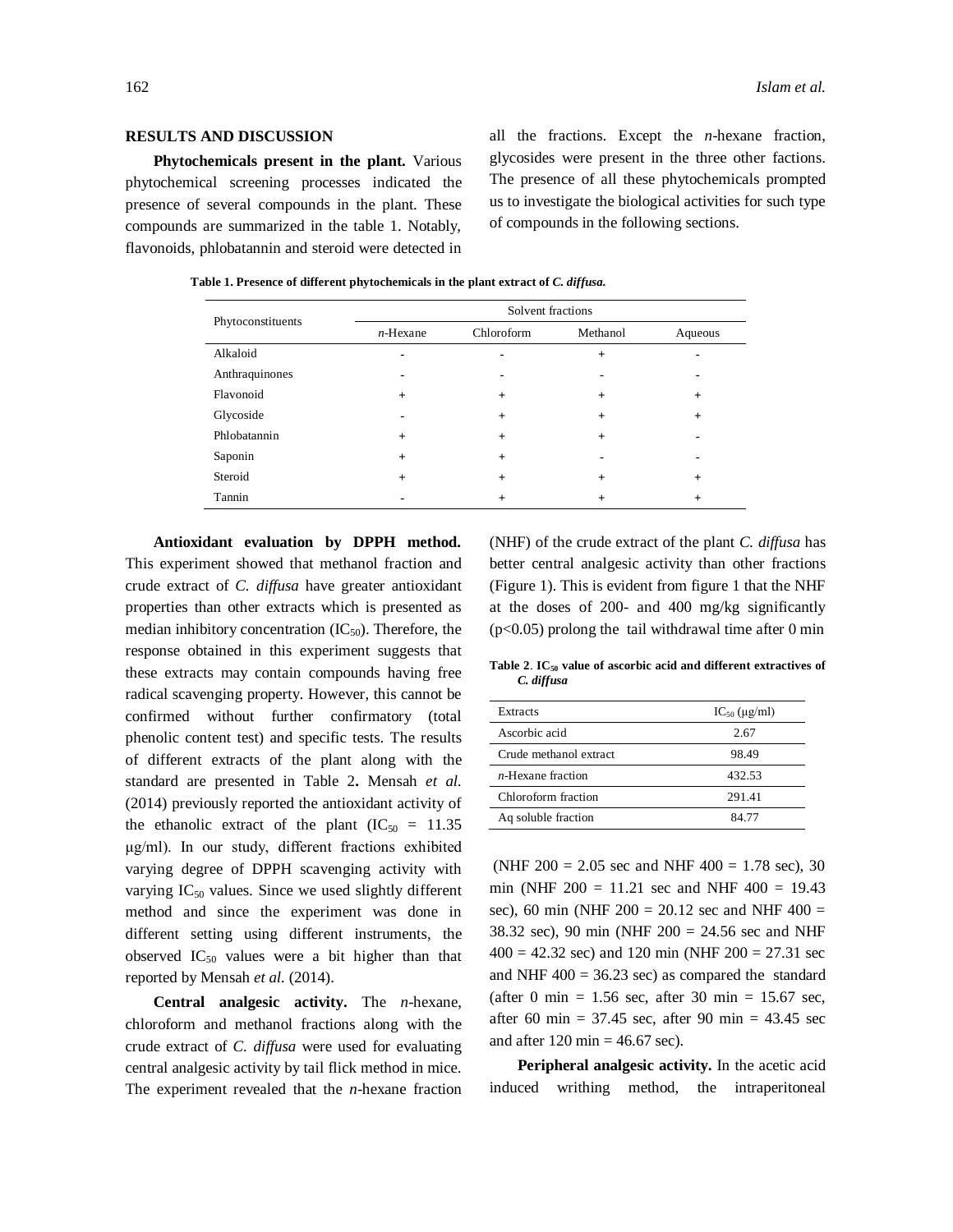injection of acetic acid (1%) produced strong contortions in all groups, which were counteracted by various fractions of the plant extract at varying levels. As compared to the standard (diclofenac), the strongest writhing inhibition were observed (Figure 2) for the aqueous soluble fractions at both doses, *i.e.* 200 mg/kg (72%) and 400 mg/kg (80%). The chloroform fraction (CF) also produced comparable writhing inhibition, 73% and 61%, at 200 mg/kg and 400 mg/kg, respectively. The other two fractions (NHF and ME) were next to follow the CF fraction, as is evident in figure 2. Overall, the various fractions of the plant exhibited strong peripheral analgesic effect.



Figure 1. Tail withdrawal time of mice after administering different fraction of *C. diffusa.* Here, ME= mother extract, NHF= n-hexane fraction, CF= chloroform fraction and AQ= aqueous soluble fraction of the plant *C. diffusa*



Figure 2. Comparison of % inhibition of writhing response among different test samples. Here, STD= standard drug (diclofenac sodium), ME= mother extract, NHF= *n*-hexane fraction, CF= chloroform fraction and AQ= aqueous soluble fraction of the plant *C. diffusa.* 

**Open field test.** The open field test was performed to evaluate the CNS depressant potential of the crude extract and various fractions of *C. diffusa.* In this test, diazepam was used as the standard drug, which is reported to produce CNS depression and thereby causing a marked reduction of locomotion.<sup>23</sup> As expected, more CNS depression was produced in the standard group, causing the animal to slow down their movement. The number of visited squares by the test animals were recorded to measure such CNS depression potential for the standard as well as the crude extract and various fraction of *C. diffusa* (Table 3). Notably, the *n*hexane fraction (NHF) and the chloroform fraction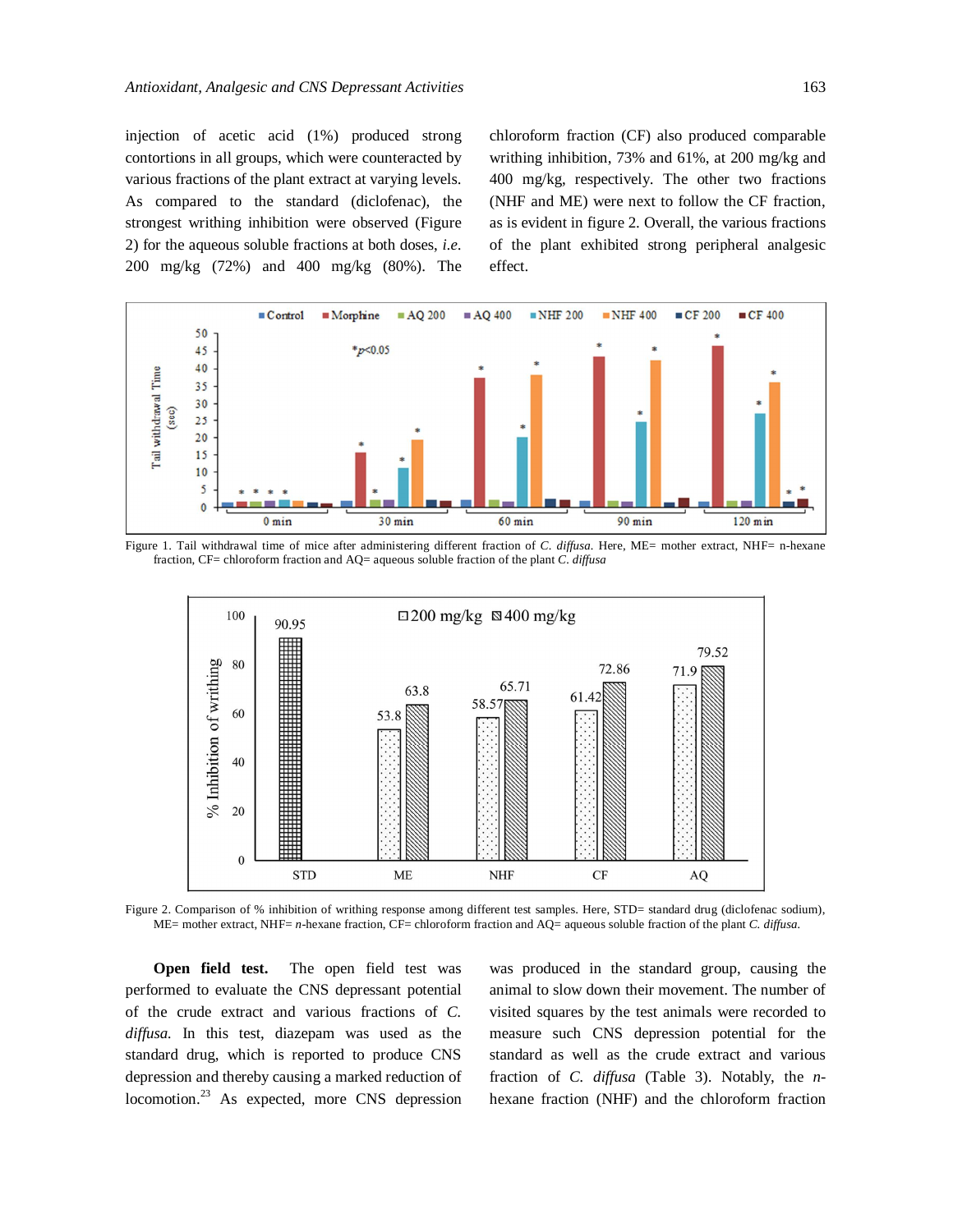(CF), exhibited dose-dependent activity as revealed from the comparatively less number of square crossed. Specifically, all the fractions including the crude extract exhibited pronounced inhibition while crossing the squares at the higher dose used (i.e. 400 mg/kg), as compared to the standard drug, diazepam (92% inhibition). Among all the fractions, the *n*- hexane fraction (NHF 400) produced the greatest inhibition (approx. 74%) with a remarkably reduced number of the fields crossed  $(15.4 \pm 1.15)$ . This may be due to the presence of compounds in the NHF that might be responsible for alteration of locomotor function in the CNS.

|                  | Open Field Test                          |                |       |            | <b>Hole Cross Test</b> |              |       |            |                 |
|------------------|------------------------------------------|----------------|-------|------------|------------------------|--------------|-------|------------|-----------------|
| <b>Treatment</b> | Dose                                     | No. of squares |       |            | % Inhibition of        | No. of holes |       |            | % Inhibition of |
|                  |                                          | crossed        |       |            | square crossed         | crossed      |       |            | hole crossed    |
|                  |                                          | Avg            | $\pm$ | <b>SEM</b> |                        | Avg          | $\pm$ | <b>SEM</b> |                 |
| $Control*$       | 10 ml/kg, p.o.                           | 58.2           | $\pm$ | 3.61       |                        | 18.4         | $+$   | 1.21       |                 |
| Diazepam         | $1$ mg.kg, i.p.                          | 4.8            | $+$   | 0.77       | 91.75                  | 1.2          | $+$   | 0.18       | 93.48           |
| ME 200           | $200 \frac{\text{mg}}{\text{kg}}$ , p.o. | 42.1           |       | $\pm$ 1.79 | 27.66                  | 12.8         | $+$   | 1.24       | 30.43           |
| <b>ME 400</b>    | $400 \,\mathrm{mg/kg}$ , p.o.            | 32.0           | $\pm$ | 1.00       | 45.02                  | 11.2         | $+$   | 0.58       | 39.13           |
| <b>NHF 200</b>   | $200 \frac{\text{mg}}{\text{kg}}$ , p.o. | 35.8           | $+$   | 1.32       | 38.49                  | 13.8         | $+$   | -1.16      | 25.00           |
| <b>NHF 400</b>   | 400 mg/kg, p.o.                          | 15.4           | $\pm$ | 1.15       | 73.54                  | 11.4         | $+$   | 0.46       | 38.04           |
| CF 200           | $200 \frac{\text{mg}}{\text{kg}}$ , p.o. | 32.7           |       | $\pm$ 0.91 | 43.81                  | 12.6         | $+$   | 0.67       | 31.52           |
| CF 400           | 400 mg/kg, p.o.                          | 25.5           | $\pm$ | 1.00       | 56.19                  | 11.6         | $+$   | 0.96       | 36.96           |

|  | Table 3. Central nervous system (CNS) activity by open field test and hole cross test. |  |  |  |  |
|--|----------------------------------------------------------------------------------------|--|--|--|--|
|  |                                                                                        |  |  |  |  |

\*Normal saline

**Hole cross test.** Like the open field test, the hole cross test is another proven assay for measuring the CNS depressant activity. In the hole cross test, as described in the method section, the experimental mice receive the treatment and are allowed to pass through the holes in the specially designed case. The smaller number of passages through the holes, the more prominent the CNS depression activity produced. Accordingly, for our plant extracts and different fractions, the numbers of passages through the hole were counted and recorded. As demonstrated in the table 3, the observed data clearly indicates that the plant *C. diffusa* has moderately strong CNS depressant activity. Here, the methanol fraction (MF) produced the greatest CNS depressant activity (, followed by the crude extract (ME), the *n*-hexane fraction (NHF)and chloroform fraction (CF), with a range of 36-50% inhibition and in a dose-dependent manner.

The mechanism by which the plant extracts might involve interaction with the endogenous mediators within the body. $24$  Some authors also suggested that the interaction with the serotonergic pathway might be responsible for producing such activities. <sup>25</sup> In short, *C. diffusa* has a potentially good CNS depressant activity. The compounds related to such bioactivity can be identified and used for developing drugs in future.

### **CONCLUSIONS**

The qualitative phytochemical screenings of the plant extract revealed the presence of several important secondary metabolites including alkaloids, flavonoids, glycosides, phlobatannins, saponins, sterols and tannins. The crude extract of the plant and its different fractions (*n-*hexane, chloroform and aqueous) were subjected to a number of biological tests and their results were compared. The crude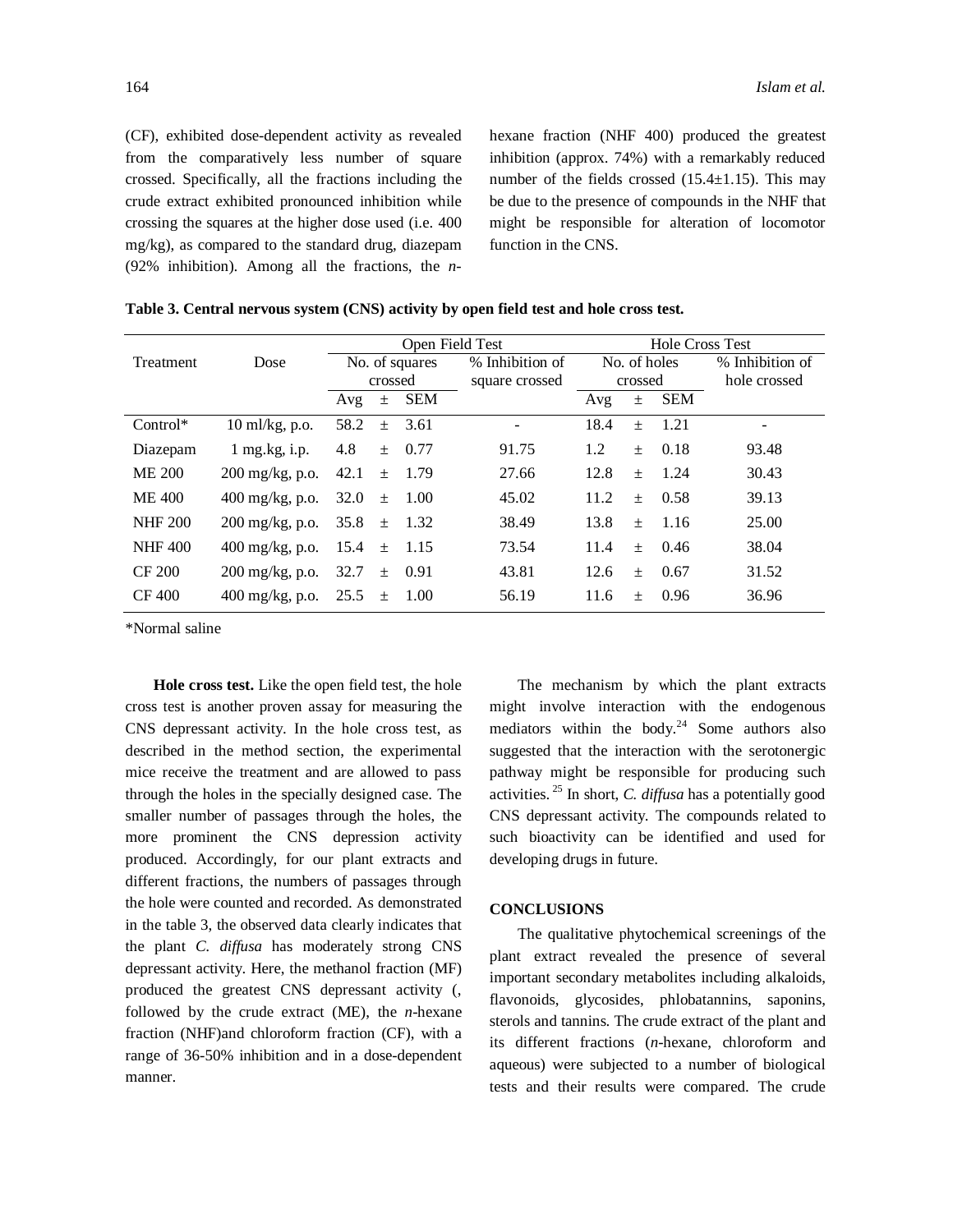ethanolic extract as well as its mentioned fractions revealed mild to moderate antioxidant and activities in the DPPH free radical scavenging assay. The *n*hexane fraction of the crude extract showed highly significant central analgesic activity when tested by tail flick method using morphine as a standard. The peripheral analgesic activity was highly significant for every fractions of the plant along with the mother extract. Most of the fractions along with the crude extracts also exhibited remarkable CNS depressant activities. Taken together, the plant materials needs to be studied further to determine the bioactivity of the purified compounds for their unexplored efficacy and to rationalize their uses as traditional medicines.

# **CONFLICT OF INTEREST**

The authors declare 'no conflict of interest'.

#### **FUNDING**

The work has been carried out by the National Science and Technology (NST) fellowship grant (No. 39.00.0000.012.002.04.19-09).

#### **AUTHORS' CONTRIBUTION**

This work was carried out in collaboration between all authors. Author MSA designed and wrote the protocol for the studies. Author MMI performed the different test and analyzed the data with the active co-operation of MA and MR. Author MMI drafted the manuscript and MA helped him with technical advises and critical review and editing of the manuscript. Author MSA has taken care of the whole work. All authors meticulously read and approved the final manuscript.

### **REFERENCES**

- 1. Ghani, A. 1998. Medicinal Plants of Bangladesh: Chemical Constituents and Uses. 2nd edition, Asiatic Society of Bangladesh.
- 2. Wink, M. 2015. Modes of action of herbal medicines and plant secondary metabolites. *Medicines*. **2**, 251-286.
- 3. Wang, C.Z., McEntee, E., Wicks, S., Wu, J.A. and Yuan, C.S. 2006. Phytochemical and analytical studies of *Panax notoginseng* (Burk.) FH Chen. *J. Nat. Med.* **60**, 97-106.
- 4. Sasidharan, S., Chen, Y., Saravanan, D., Sundram, K.M. and Latha, L.Y. 2011. Extraction, isolation and characterization of bioactive compounds from plants' extracts. *Afr. J. Trad. Comp. Alt. Med.* **8**, 1-10.
- 5. Nejat, N., Valdiani, A., Cahill, D., Tan, Y.H., Maziah, M. and Abiri, R. 2015. Ornamental exterior versus therapeutic interior of *Madagascar periwinkle* (*Catharanthus roseus*): the two faces of a versatile herb. *Sci. World J.* 982412.
- 6. Christenhusz, M.J. and Byng, J.W. 2016. The number of known plants species in the world and its annual increase. *Phytotaxa*. **26**, 201-217.
- 7. Rohwer, J.G. and Bittrich, V. 1990. *The Families and Genera of Vascular Plants* (**1**), ( Kubitzki, K. Ed.), Springer, Berlin, pp. 10-128.
- 8. Rahman, A.H.M.M., Sultana, M.Z., Rani, R. and Islam, A.K.M.R. 2015. Taxonomic studies of the Family Commelinaceae at Rajshahi, Bangladesh. *Int J. Adv Res*. **3**, 978-989.
- 9. Ekeke, C. and Ogazie, C.A. 2018. Phytochemical study on *Commelina Diffusa* Burn. F. Subsp. *Diffusa* J. K. Morton and *Commelina erecta* L. (Commelinaceae). *Nig. J. Life Sc.* **8**, 73-86.
- 10. Khan, M.A.A., Islam, M.T., Rahman, M.A. and Ahsan, Q. 2011. Antibacterial activity of different fractions of *Commelina banghalensis* L. *Der Pharmacia Sinica.* **2**, 320- 326.
- 11. Mensah, A.Y., Mireku, E.A., Oppong-Damoah, A., and Amponsah, I. K.2014. Anti-inflammatory and antioxidant activities of *Commelina diffusa* (Commelinaceae). *World J. Pharm. Sci.* **2**, 1159-1165.
- 12. Seaforth, C.E., Adams, C.D., and Sylvester, Y. 1983. A Guide to the Medicinal Plants of Trinidad & Tobago. Commonwealth Secretariat.
- 13. Nasrin, M., Afroz, F., Sharmin, S., Rana, M.S., and Sohrab, M.H. 2019. Cytotoxic, antimicrobial and antioxidant properties of *Commelina diffusa* Burm. F. *Pharmacol. Pharmacy*. **10**, 82-93.
- 14. Sule O.J., Arhoghro E.M. and Erigbali P. 2017. Nephroprotective and hepato-protective property of *Commelina diffusa* leaf extract in doxorubicin-induced albino rats. *World J. Pharmacy Pharm. Sci.* **6**, 51-62.
- 15. Sultana, T., Mannan, M.A., and Ahmed, T. 2018. Evaluation of central nervous system (CNS) depressant activity of methanolic extract of *Commelina diffusa* Burm. in mice. *Clin. Phytoscience*. **4**, 5.
- 16. Khan, M.A.A., Islam, M.T., and Sadhu, S.K. 2011. Evaluation of phytochemical and antimicrobial properties of *Commelina diffusa* Burm. f. *Oreint. Pharmacy Exp. Med.* **11**, 235-241.
- 17. Evans, W.C. and Trease, D. 2002. *Trease and Evan's Pharmacognosy*, WB Saunders Ltd., London, p. 21.
- 18. Brand-Williams, W., Cuvelier, M. E., and Berset, C. L. W. T. 1995. Use of a free radical method to evaluate antioxidant activity. *LWT-Food Sci. Tech.* **28**, 25-30.